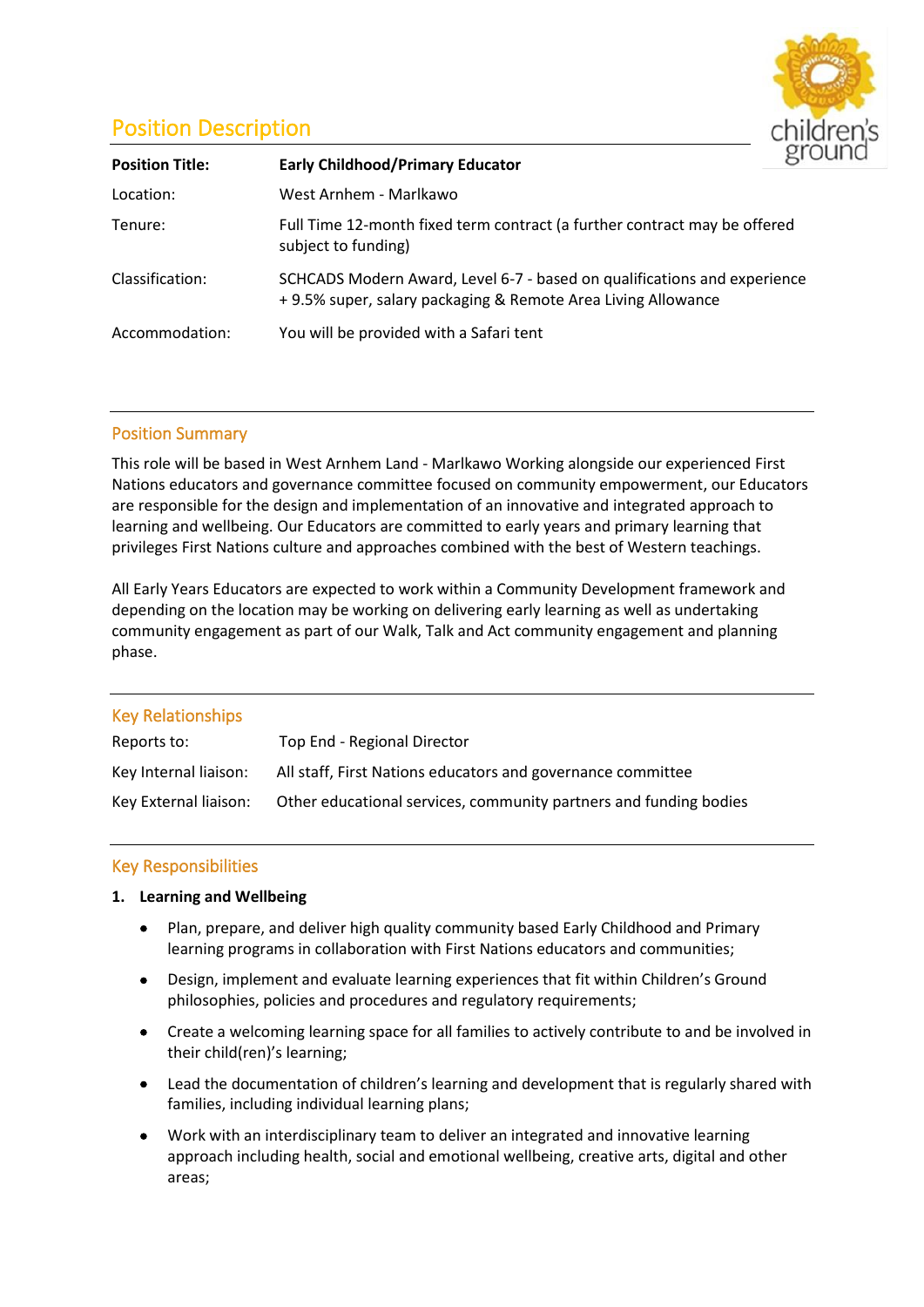- Lead the development and implementation of language and culture learning experiences and resources for mixed aged groups of children in collaboration with cultural leaders, elders, and families;
- Encourage and support all First Nations families, valuing their ideas, strategies and aspirations;
- Support extended hours learning opportunities.

# **2. Community Engagement & Planning**

With support from existing staff and in partnership with community members and local First Nations staff, you will:

- Meet with families, elders and leaders to provide an introduction or further information regarding Children's Ground. Discussing where CG comes from, what is the vision and determining what are the aspirations and commitment of community members to lead the approach;
- Encourage and support local families valuing their ideas, strategies and aspirations while assisting them to transform these into actions and outcomes;
- Work with community members to develop and document a community plan led by and agreed to by community members;
- Identify, mentor and support First Nations staff in location and across Children's Ground.

## **3. Program Design, Standards and Implementation**

- With the team, develop dynamic learning experiences which embed local cultural knowledge systems;
- Ensure children are offered a high-quality educational environment that support their development in all learning domains;
- Design and implement teaching and learning programs which are consistent with all relevant curriculum and standards;
- Ensure health, social and emotional wellbeing and development are an embedded part of the learning and wellbeing platform;
- Ensure creativity is an embedded part of the learning and wellbeing platform;
- Implement strengths based responsive teaching strategies that support the diverse interests, needs, and learning styles of all children.

## **4. Operational Systems and Standards**

- Comply with Policy and Procedures and participate in reviews as needed;
- Ensure Children's Ground's duty of care is met, and learning/work environments are, as far as practicable, safe and supportive for families, children and volunteers.

#### **5. Monitoring, Evaluation and Reporting**

• Maintain records including data collection and data entry in the CG database;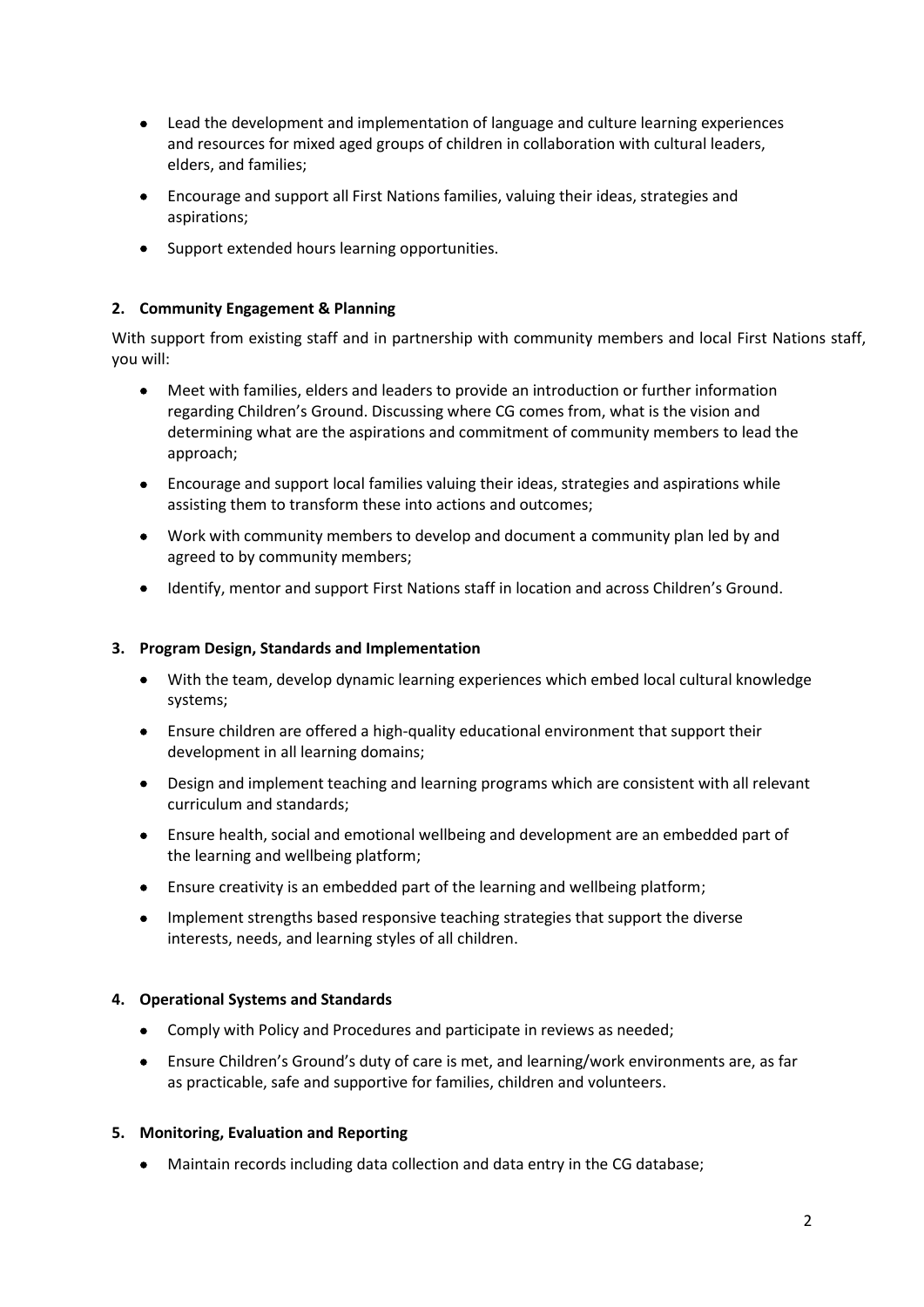- Maintain confidential organised and up-to-date files relating to children and adults;
- Contribute to the writing of papers and articulation of frameworks for Children's Ground;
- Work collaboratively with staff to complete local reporting requirements.

## **6. Contribute to Children's Ground:**

- Actively learn the local language/s, so as to be able to use in basic conversation with communities;
- Facilitate and contribute to team meetings and discussions;
- Be a positive, innovative and active member of the Children's Ground team;
- Contribute to strategic planning, organisational development, management of work plans and policy formation;
- Support a strong, connected, respectful and supportive organisation;
- Participate and when required, lead professional development opportunities;
- Undertake other tasks as requested to support the activities of Children's Ground.

## Key Selection Criteria

## **Essential**

- Degree or recognised equivalent qualification in Education with a minimum 1 year's teaching experience
- Experience working with Early Childhood age groups
- Experience organising a learning environment that suits different ages and abilities (multi- aged class)
- A passion for quality innovative learning and wellbeing environments
- A commitment to leading a First Nations led approach in education
- Excellent communication skills, both verbally and written
- Strong interpersonal skills and a collaborative worker teamwork, facilitation, supervision, liaison
- Ability to work flexibly and creatively in a demanding NGO environment
- A current full driver's license
- First Aid Certificate, Anaphylaxis and Asthma Management training (or willingness to obtain)
- National police check clearance and Working with Children Check (NT Ochre card) from SAFE NT.

#### **Desirable**

- TESOL training and experience
- An appreciation or experience of dynamic alternative education approaches such as: immersion schooling, bi-lingual educational, Montessori or Steiner
- Experience with First Nations communities and a deep understanding of their strengths and the key challenges facing First Nations Peoples
- Experience teaching or working with children who are learning English as a second language